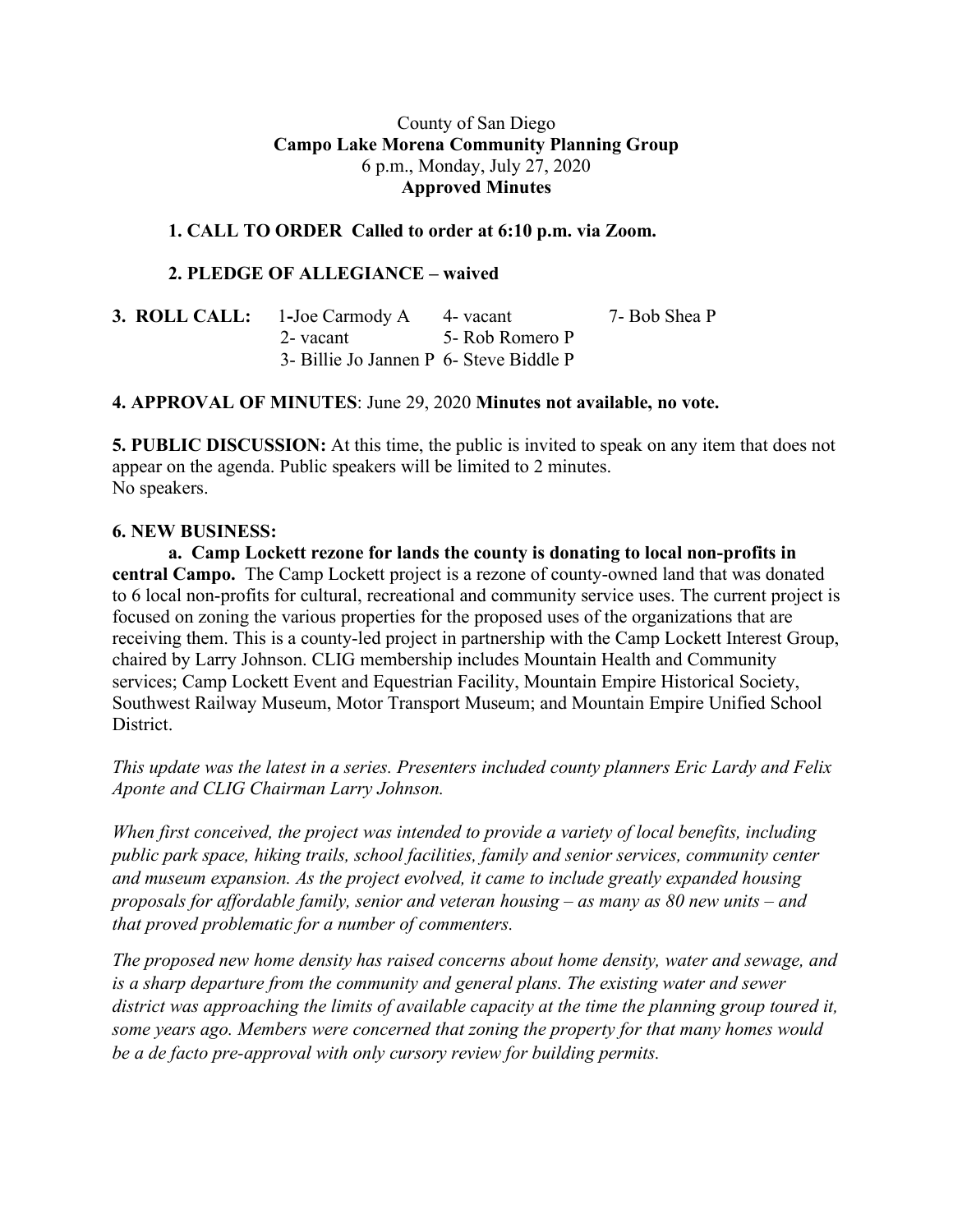Planner Lardy said that if the zoning is awarded, it would likely be built with a site plan and *building permits. Without it, the organization would need to do a general plan amendment. The requested zoning would also enable the project to bypass local review of the site plan and building permit, and would be approved solely by the chief of Planning and Development Services, rather then the Board of Supervisors as it would with a GPA. The land is currently zoned for public purposes, according to Eric Lardy.*

*Senior housing 5 DU across the street from the community center. Affordable housing 35 DU Forrest Gate Rd, east side opposite the existing homes. Veterans 125 bed equivalent to 35 DU located on Custer Way.*

*Planners were asked to come back with housing options in August. The planning group will review the project again at our next meeting. No vote was taken.*

# **7. OLD BUSINESS:**

**a. Standing subcommittee reports (no action):** Groundwater, Rob Romero; Sewer and Septic, Joe Carmody; Community Economic Impacts, Steve Biddle; Traffic and Public Safety, Bob Shea.

*Rob Romero: Still very concerned about lack of limits on X-large cannabis projects coming in. Some involve foreign investors who have no interest in retaining sustainable groundwater levels. Also, the zoning pre-approvals for housing in the Camp Lockett update. There was a lengthy discussion about wells being drilled along the border to serve the water needs for the border fence project. According to Cliff Northcote, water has, so far, been brought in from Imperial County by truck. We will try to get county groundwater chief Jim Bennett to speak at a future meeting.*

*Steve Biddle: Border fence employment has increased, and stores/restaurants continue to do well. Cameron Corners will be impacted by SDG&E for microgrid construction (presented last month).*

*Bob Shea: Spoke with CPUC, which told him that SDG&E grant committee does. The representative did not cite any laws or regulations that exempt them.*

**b. Ad hoc subcommittee reports (no action):** Solar Projects, Rob Romero; Cannabis, Rob Romero and Steve Biddle. *No reports.*

**c. Chairman's Report, Billie Jo Jannen (no action):** No report.

# **8. CORRESPONDENCE AND ANNOUNCEMENTS**

**a. The Star Ranch vesting and landscape architecture maps** are available, both at meetings and by appointment with the CLMPG chairman. Staff has delayed release of the EIR until it can figure out what type of greenhouse gas analysis large projects should include**.** The ranch was offered for sale in an announcement sent out in late November 2018. **The proposed plan is still in play and is part of the property offering,**